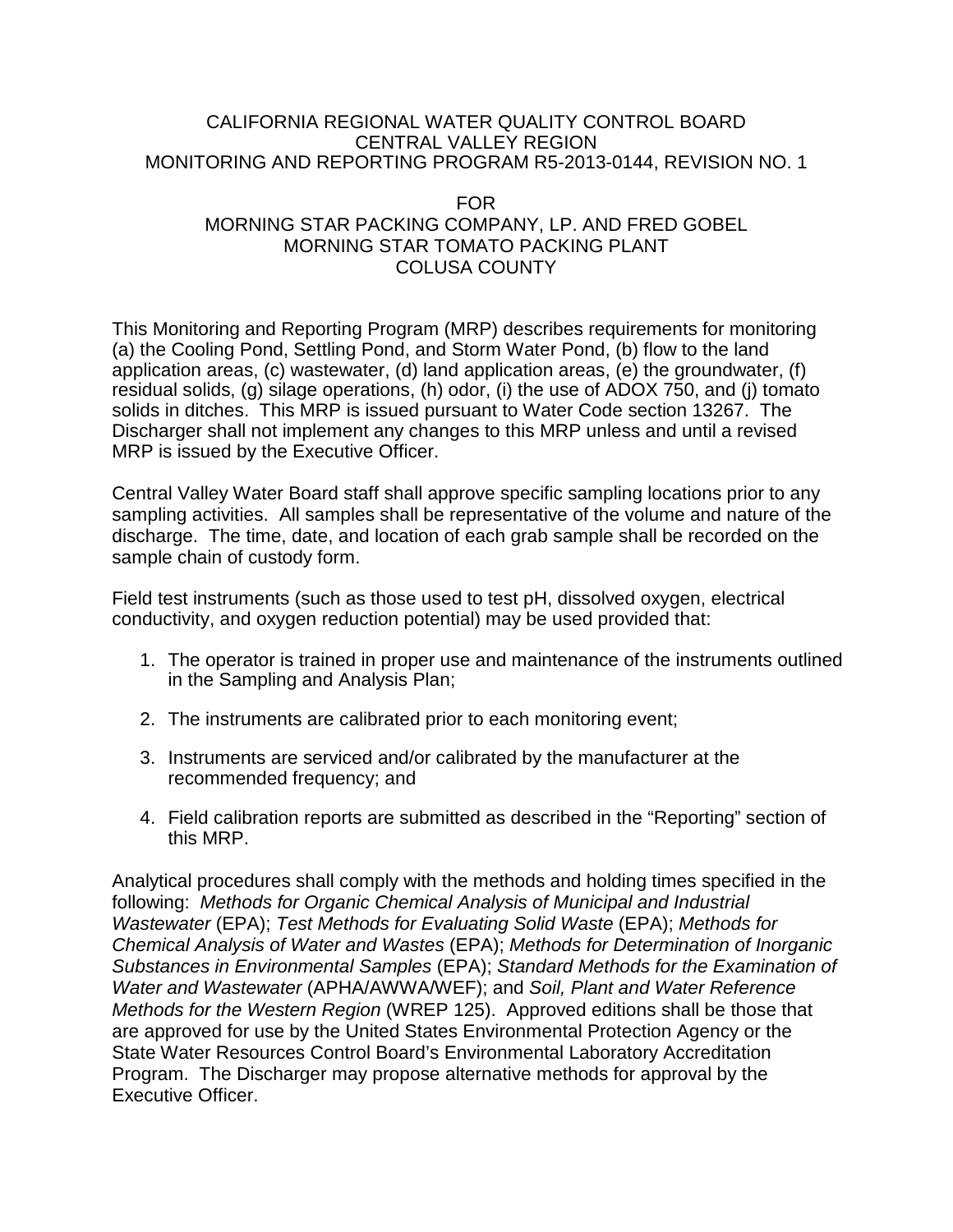MONITORING AND REPORTING PROGRAM R5-2013-0144, REVISION NO. 1  $-2$ -MORNING STAR PACKING COMPLANY, LP AND FRED GOBEL MORNING STAR TOMATO PACKING PLANT COLUSA COUNTY

Where technically feasible, laboratory reporting limits shall be lower than the applicable water quality objectives for the constituents to be analyzed.

#### **POND MONITORING**

#### **Cooling Pond**

The Cooling Pond shall be monitored for the following constituents during both the processing and non-processing season. Influent samples shall be measured at the last connection prior to waste entering the pond, and shall be collected for the entire processing season. Pond samples shall be collected from the northwest corner of the pond, both during the processing season and after the season ends (as detailed in the footnotes).

| <b>Constituent</b>            | <b>Units</b> | Type of<br><b>Sample</b> | <b>Sample</b><br><b>Frequency</b> | <b>Reporting</b><br><b>Frequency</b> |
|-------------------------------|--------------|--------------------------|-----------------------------------|--------------------------------------|
|                               |              |                          |                                   |                                      |
| Influent to the Pond:         |              |                          |                                   |                                      |
| <b>Flow</b>                   | Gallons      | <b>Flow Meter</b>        | Continuous                        | Monthly                              |
| $BOD5$ <sup>1</sup>           | mg/L         | Grab                     | Weekly during season              | Monthly                              |
| <b>Total Nitrogen</b>         | mg/L         | Grab                     | Weekly during season              | Monthly                              |
| <b>TDS</b>                    | mg/L         | Grab                     | Weekly during season              | Monthly                              |
| <b>FDS</b>                    | mg/L         | Grab                     | Weekly during season              | Monthly                              |
| <b>Pond Samples</b>           |              |                          |                                   |                                      |
| Dissolved oxygen <sup>2</sup> | mg/L         | Grab                     | Daily/Monthly <sup>3</sup>        | Monthly                              |
| $pH^2$                        | pH units     | Grab                     | Daily/Monthly <sup>3</sup>        | Monthly                              |
| ORP <sup>2</sup>              | millivolts   | Grab                     | Daily/Monthly <sup>3</sup>        | Monthly                              |
| Freeboard                     | $0.1$ feet   | Measurement              | Weekly/Monthly <sup>4</sup>       | Monthly                              |
| Odors                         |              | Observation              | Weekly/Monthly <sup>4</sup>       | Monthly                              |
| Berm/levee<br>condition       |              | Observation              | Monthly                           | Monthly                              |
| $BOD5$ <sup>1</sup>           | mg/L         | Grab                     | Weekly during season              | Monthly                              |
| <b>Total Nitrogen</b>         | mg/L         | Grab                     | Weekly during season              | Monthly                              |
| <b>TDS</b>                    | mg/L         | Grab                     | Weekly during season              | Monthly                              |
| <b>FDS</b>                    | mg/L         | Grab                     | Weekly during season              | Monthly                              |

1 5-day, 20 degrees Celsius biochemical oxygen demand.<br><sup>2</sup> Dissolved oxygen, pH, and oxygen reduction potential (ORP) samples shall be measured using a properly calibrated probe lowered to a depth of one foot below the water surface with the reading taken while the probe is submerged in the water.

taken while the probe is submerged in the measure.<br>
Sample frequency shall be daily from the beginning of the processing season until one week after the<br>
season ends, and then monthly after that.

season ends, and then monthly after that.  $\frac{1}{2}$  is the processing season and monthly during the non-processing season.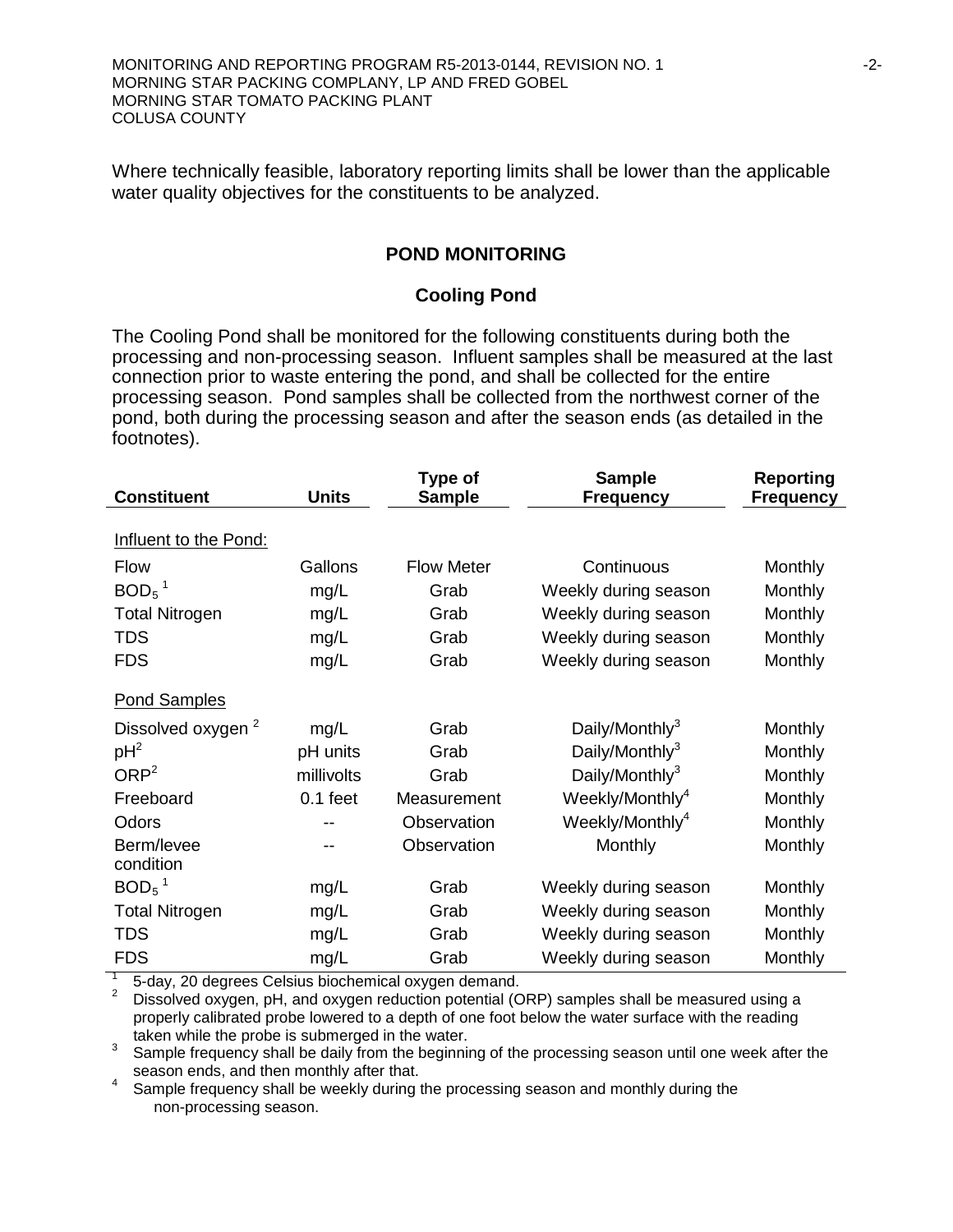#### **Settling Pond**

The Settling Pond shall be monitored from the beginning of the processing season until it is drained. Samples shall be collected from the southwest corner of the pond. If the pond is dry, the monitoring report shall so note.

| <b>Constituent</b>            | <b>Units</b> | Type of<br><b>Sample</b> | <b>Sample</b><br><b>Frequency</b> | Reporting<br><b>Frequency</b> |
|-------------------------------|--------------|--------------------------|-----------------------------------|-------------------------------|
| Dissolved oxygen <sup>1</sup> | mg/L         | Grab                     | Daily                             | Monthly                       |
| pH <sup>1</sup>               | pH units     | Grab                     | Daily                             | Monthly                       |
| ORP <sup>1</sup>              | millivolts   | Grab                     | Daily                             | Monthly                       |
| Freeboard                     | $0.1$ feet   | Measurement              | Weekly                            | Monthly                       |
| Odors                         | --           | Observation              | Weekly                            | Monthly                       |
| Berm/levee<br>condition       | --           | Observation              | Monthly                           | Monthly                       |
| $BOD5$ <sup>2</sup>           | mg/L         | Grab                     | Weekly                            | Monthly                       |
| Total nitrogen                | mg/L         | Grab                     | Weekly                            | Monthly                       |
| <b>TDS</b>                    | mg/L         | Grab                     | Weekly                            | Monthly                       |
| <b>FDS</b>                    | mg/L         | Grab                     | Weekly                            | Monthly                       |
| Date water entered pond       |              | Observation              | Daily                             | Monthly                       |
| Date pond was drained         |              | Observation              | Daily                             | Monthly                       |
| Date(s) solids removed        |              | Observation              | Daily                             | Monthly                       |

 $1$  Dissolved oxygen, pH, and oxygen reduction potential (ORP) samples shall be measured using a properly calibrated probe lowered to a depth of one foot in the pond with the reading taken while the probe is submerged in the water.

 $2$  5-day, 20 degrees Celsius biochemical oxygen demand.

#### **Storm Water Pond**

The Discharger shall conduct daily visual monitoring of the storm water pond located next to the Settling Pond. Inspections shall be conducted from one week prior to the start of the processing season until the Settling Pond is drained at the end of the season. If any water is present, the Discharger shall report the fact within 24 hours to Board staff, shall investigate the source, remove the water, and stop the discharge. Monthly monitoring reports shall document the inspections and any work completed in response to water found in the pond.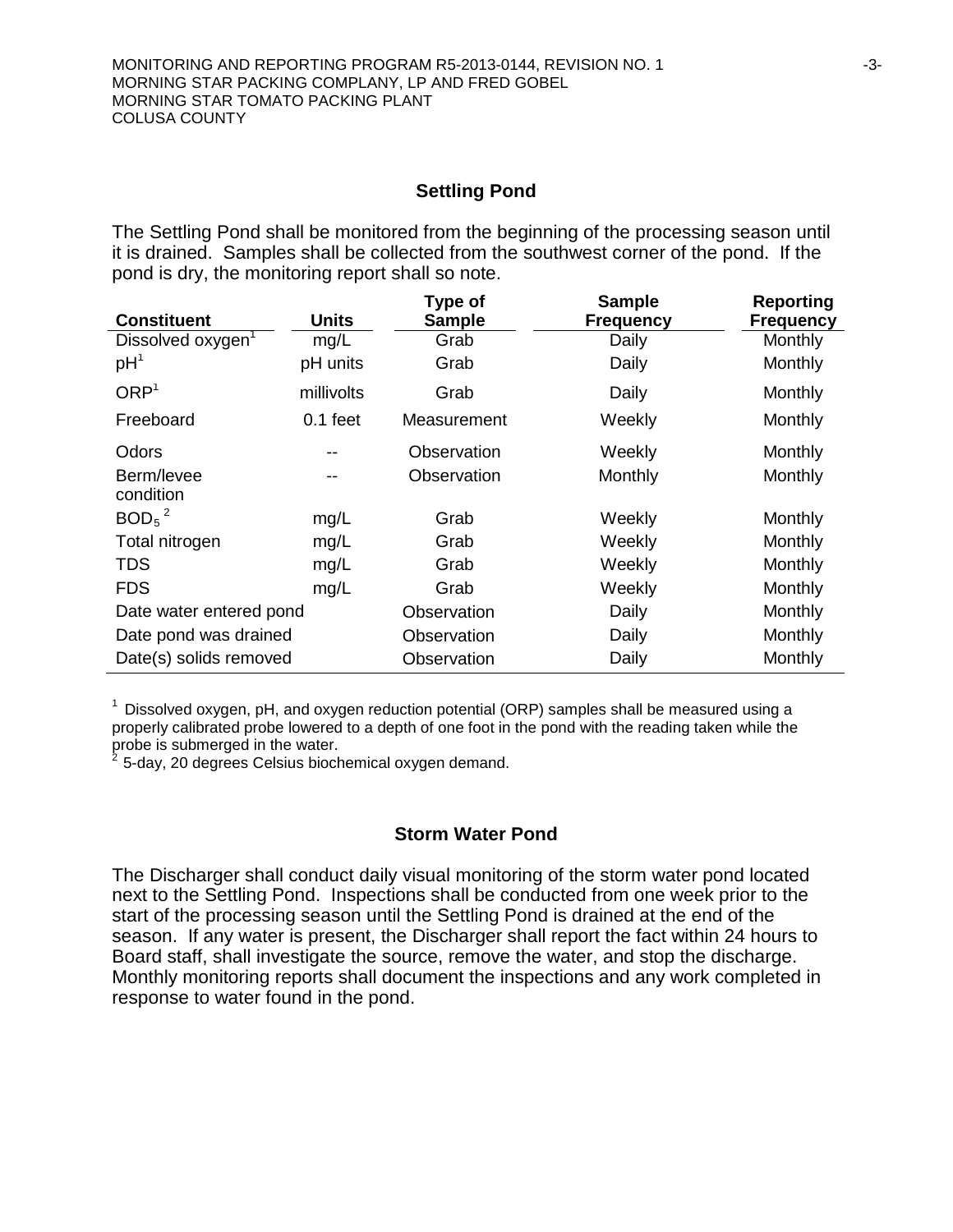#### **FLOW MONITORING**

The Discharger shall monitor wastewater and supplemental irrigation water flows discharged to ditches and each individual land application area field as depicted on Attachment B as follows:

| <b>Flow Source</b>                                                                        | Units   | Type of<br><b>Measurement</b> | <b>Monitoring</b><br><b>Frequency</b> | <b>Reporting</b><br><b>Frequency</b> |
|-------------------------------------------------------------------------------------------|---------|-------------------------------|---------------------------------------|--------------------------------------|
| Station 1 - Settling Pond<br>discharge point, (includes plant<br>sanitation and clean-up) | gallons | Meter                         | Daily $1$                             | Monthly, Annually                    |
| Station 2 - Cooling Pond<br>discharge point                                               | gallons | Meter                         | Daily $1$                             | Monthly, Annually                    |
| Supplemental irrigation water<br>(GCID)                                                   | gallons | Calculation                   | Daily $1,2$                           | Monthly, Annually                    |
| Station 3 - Total discharge<br>to LAAs                                                    | gallons | Meter                         | Daily $3$                             | Monthly, Annually                    |

<sup>1</sup> Report as total daily flow from the flow source to each LAA Field.<br><sup>2</sup> Supplemental irrigation flow amounts shall be calculated based on total discharge minus Cooling Pond discharge.

Includes all Settling Pond, plant sanitation/clean-up, Cooling Pond, and supplemental irrigation water discharged to the LAAs.

#### **WASTEWATER MONITORING**

Wastewater samples shall be collected from the flow metering Station 3 as shown on Attachment B and shall be representative of wastewater from the Settling Pond, Cooling Pond, plant sanitation and clean-up water prior to discharge to the land application areas. Sampling is not required during periods when no wastewater is discharged to the land application areas. At a minimum, wastewater monitoring shall include the following:

| <b>Units</b> | Type of<br><b>Sample</b> | <b>Sample</b><br><b>Frequency</b> | <b>Reporting</b><br><b>Frequency</b> |
|--------------|--------------------------|-----------------------------------|--------------------------------------|
| mg/L         | Grab                     | Twice Weekly/Weekly <sup>2</sup>  | Monthly                              |
| mg/L         | Grab                     | Twice Weekly/Weekly <sup>2</sup>  | Monthly                              |
| Degrees Bx   | Grab                     | Twice Weekly/Weekly <sup>2</sup>  | Monthly                              |
| mg/L         | Grab                     | Weekly                            | Monthly                              |
| mg/L         | Grab                     | Weekly                            | Monthly                              |
|              |                          |                                   |                                      |

<sup>1</sup> 5-day, 20 degrees Celsius biochemical oxygen demand. <sup>2</sup> Twice weekly (minimum of three days between samples) for the first month of processing, or longer as needed to determine a correlation between COD and BOD, as well as Brix and BOD. After that, the frequency can be weekly.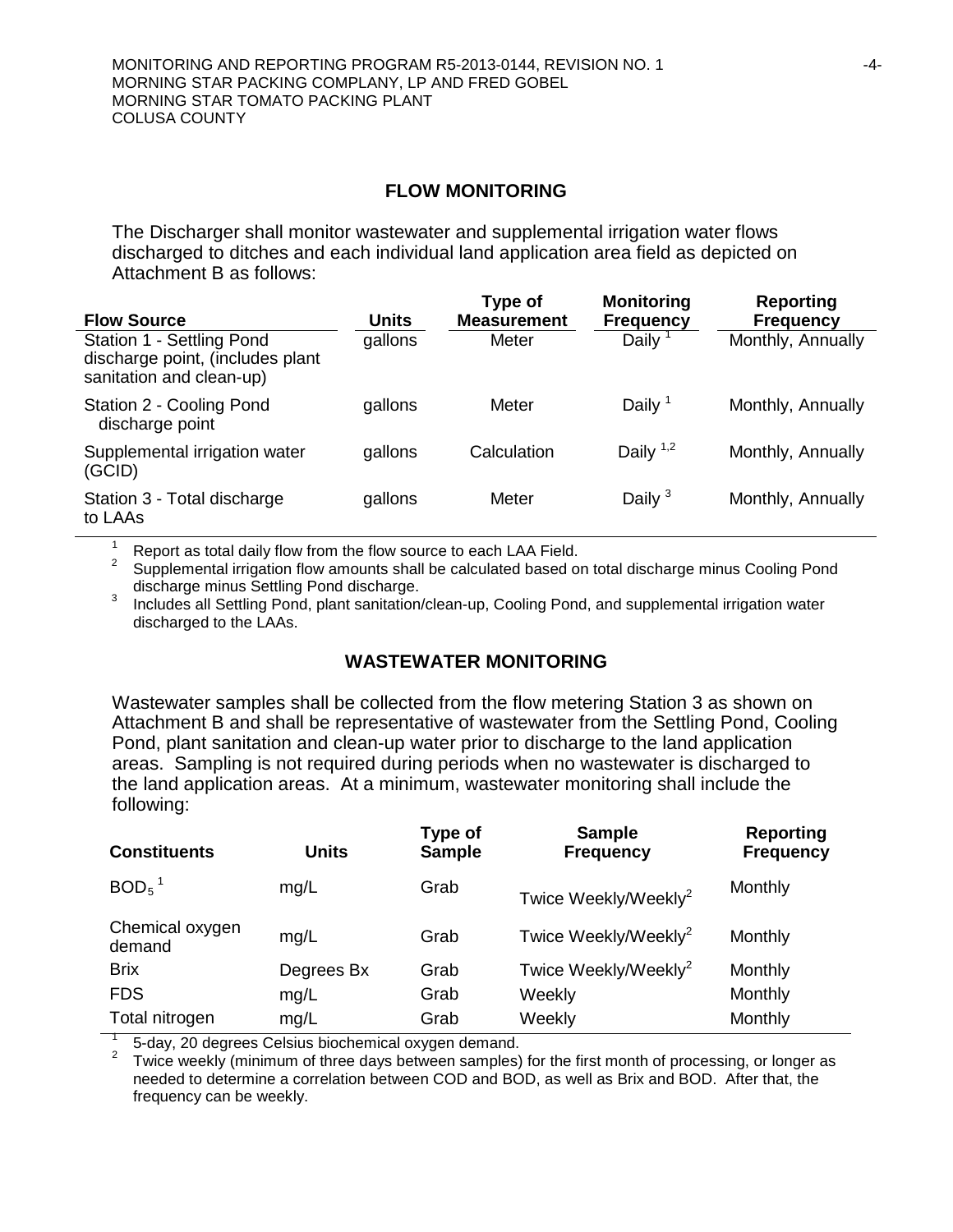### **LAND APPLICATION AREA MONITORING**

The Discharger shall monitor the land application areas **daily during operation**, and shall submit the results in the corresponding monthly monitoring reports. Evidence of erosion, field saturation, runoff, or the presence of nuisance conditions shall be noted in the report. The report shall also document any corrective actions taken based on observations made.

The Discharger shall perform the following routine monitoring and loading calculations for each LAA field during all months when land application occurs, and shall present the data in the Monthly and Annual Monitoring Reports.

- If irrigation does not occur during a reporting period, the monitoring report shall so indicate.
- If the drying time between irrigation cycles is less than six days for an LAA field, the the monitoring report shall provide an explanation.

Beginning 1 May 2017, flows to each LAA shall be monitored in accordance with the approved Field Flow Monitoring Plan. Until then, flows shall be monitored and reported as below.

| <b>Constituent</b>                                                                                                                                                     | Units     | Type of<br><b>Sample</b>  | <b>Sampling</b><br><b>Frequency</b> | Reporting<br><b>Frequency</b> |
|------------------------------------------------------------------------------------------------------------------------------------------------------------------------|-----------|---------------------------|-------------------------------------|-------------------------------|
| Precipitation                                                                                                                                                          | $0.1$ in  | Rain gauge <sup>1</sup>   | Daily                               | Monthly                       |
| Hydraulic loading rate<br>(from each source)                                                                                                                           | in        | Calculated <sup>2</sup>   | Daily                               | Monthly,<br>Annually          |
| $BOD5$ loading rate as<br>an irrigation cycle <sup>6</sup><br>average (including<br>Settling Pond solids,<br>residual solids, manure<br>and commercial<br>fertilizers) | lb/ac/day | Calculated $3,4$          | Daily                               | Monthly                       |
| Total nitrogen<br>loading rate<br>(including Settling Pond<br>solids, residual solids,<br>manure and<br>commercial fertilizers)                                        | lb/ac     | Calculated <sup>3,5</sup> | Monthly                             | Monthly,<br>Annually          |

Data obtained from the nearest National Weather Service, California Irrigation Management

Information System (CIMIS) (Station ID No. 32, Colusa), or on-site rain gauge is acceptable. <sup>2</sup> Rate shall be calculated for each LAA field. Volumes can be estimated based on the duration of flow, the number of checks being irrigated at any one time, and the daily flow rates for each field. Calculations and assumptions shall be clearly documented.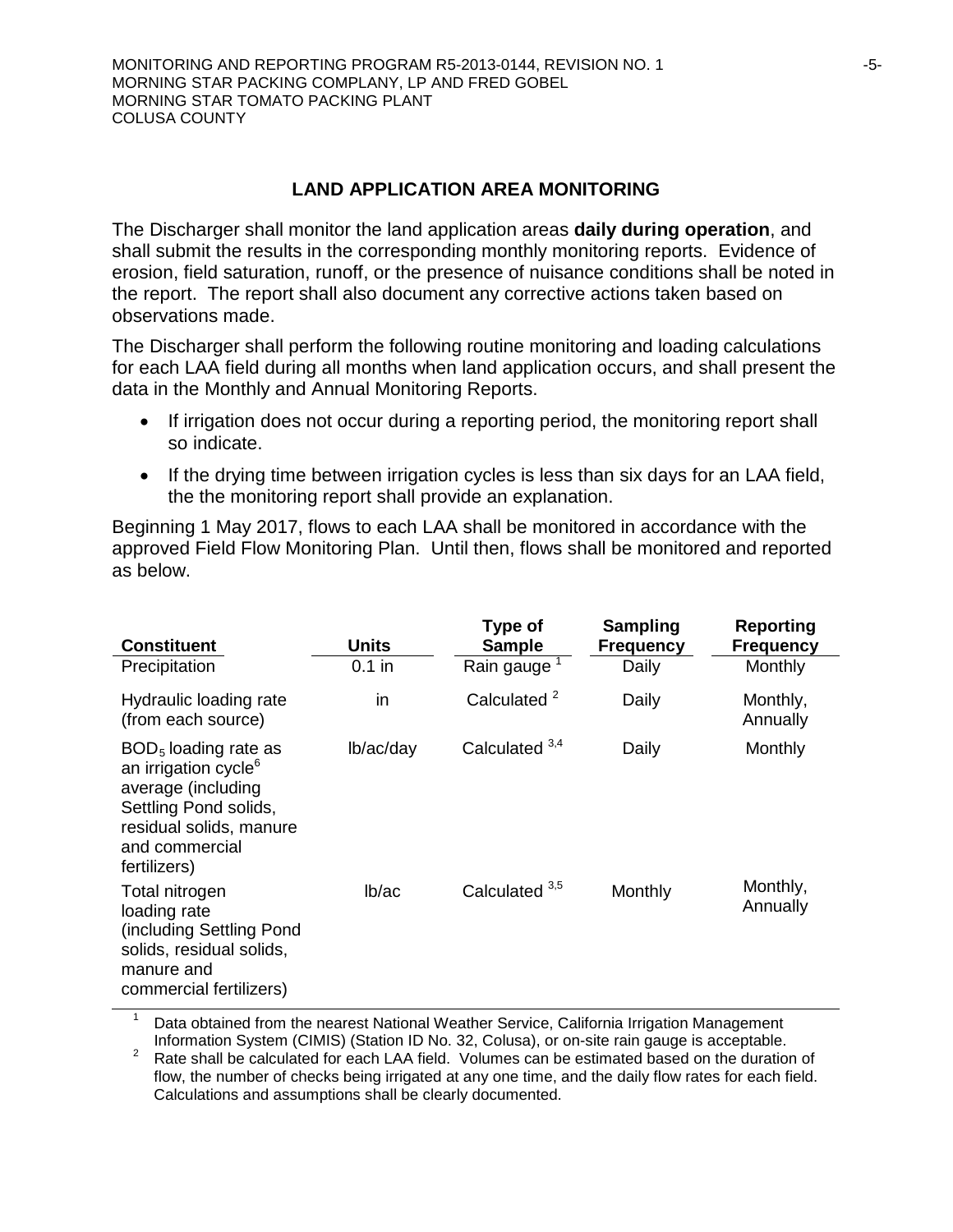- $3 \text{ Rate shall be calculated for each LAA field.}$
- $BOD<sub>5</sub>$  shall be calculated using the daily applied volume of wastewater (representative of Settling Pond, Cooling Pond, and plant sanitation/clean-up water), actual application area, average of the three most recent  $BOD<sub>5</sub>$  results for the wastewater, and the number of days per irrigation cycle. Loading rates for Settling Pond solids, residual solids, and supplemental nitrogen (including commercial fertilizers, manure from cattle, etc.) shall be calculated using the actual load and
- <sup>5</sup> Total nitrogen loading rates shall be calculated using the applied volume of wastewater (representative of Settling Pond, Cooling Pond, and plant sanitation/clean-up water), actual application area, and average of the three most recent total nitrogen results for the wastewater. Loading rates for Settling Pond solids, residual solids, and supplemental nitrogen (including commercial fertilizers, manure from cattle, etc.) shall be calculated using the actual load and
- $6$  Irrigation cycle is defined as the time period between the start of the irrigation event for a single field and the start of the next irrigation event for the same field.

At least **once per week** when wastewater is being applied to the land application areas, the application areas in use shall be inspected to identify any equipment malfunction or other circumstance that might allow wastewater or irrigation runoff to leave each LAA and/or create conditions that violate the Waste Discharge Requirements. A log of these inspections shall be kept at the facility and summarized for submittal with the monthly monitoring reports.

## **APPLICABILITY OF GROUNDWATER LIMITATIONS**

Prior to construction and/or sampling of any groundwater monitoring wells, the Discharger shall submit plans and specifications to the Central Valley Water Board for review and approval. Once installed, all new wells shall be added to the compliance monitoring network. The following table lists all existing monitoring wells and designates the purpose of each well.

| MW1 | <b>MW</b><br>- | MW <sup>-</sup> | ,,<br>Mν<br>'W | MW<br>. . | <b>MW</b> | <b>MW</b> | MW8 | МW<br>. . |
|-----|----------------|-----------------|----------------|-----------|-----------|-----------|-----|-----------|
|-----|----------------|-----------------|----------------|-----------|-----------|-----------|-----|-----------|

<sup>1</sup> Background well not used for compliance monitoring.<br><sup>2</sup> Compliance well.<br><sup>3</sup> Currently identified as a background monitoring well. This classification may change pending new information from wells installed as required by the CDO.

The Groundwater Limitations set forth in Section E of the WDRs shall apply to the specific compliance monitoring wells tabulated below. This table is subject to revision by the Executive Officer following construction of any new compliance monitoring wells.

| <b>Constituent</b> | <b>Groundwater Limitation</b>              | <b>Compliance Wells to</b><br>which<br><b>Limitation Applies</b> |
|--------------------|--------------------------------------------|------------------------------------------------------------------|
| <b>Nitrate</b>     | 10 mg/L                                    | MW2, MW-6, MW7,                                                  |
| nitrogen           |                                            | MW8                                                              |
| <b>Nitrate</b>     | Current Groundwater Quality <sup>1,2</sup> | MW3, MW9                                                         |
| nitrogen           |                                            |                                                                  |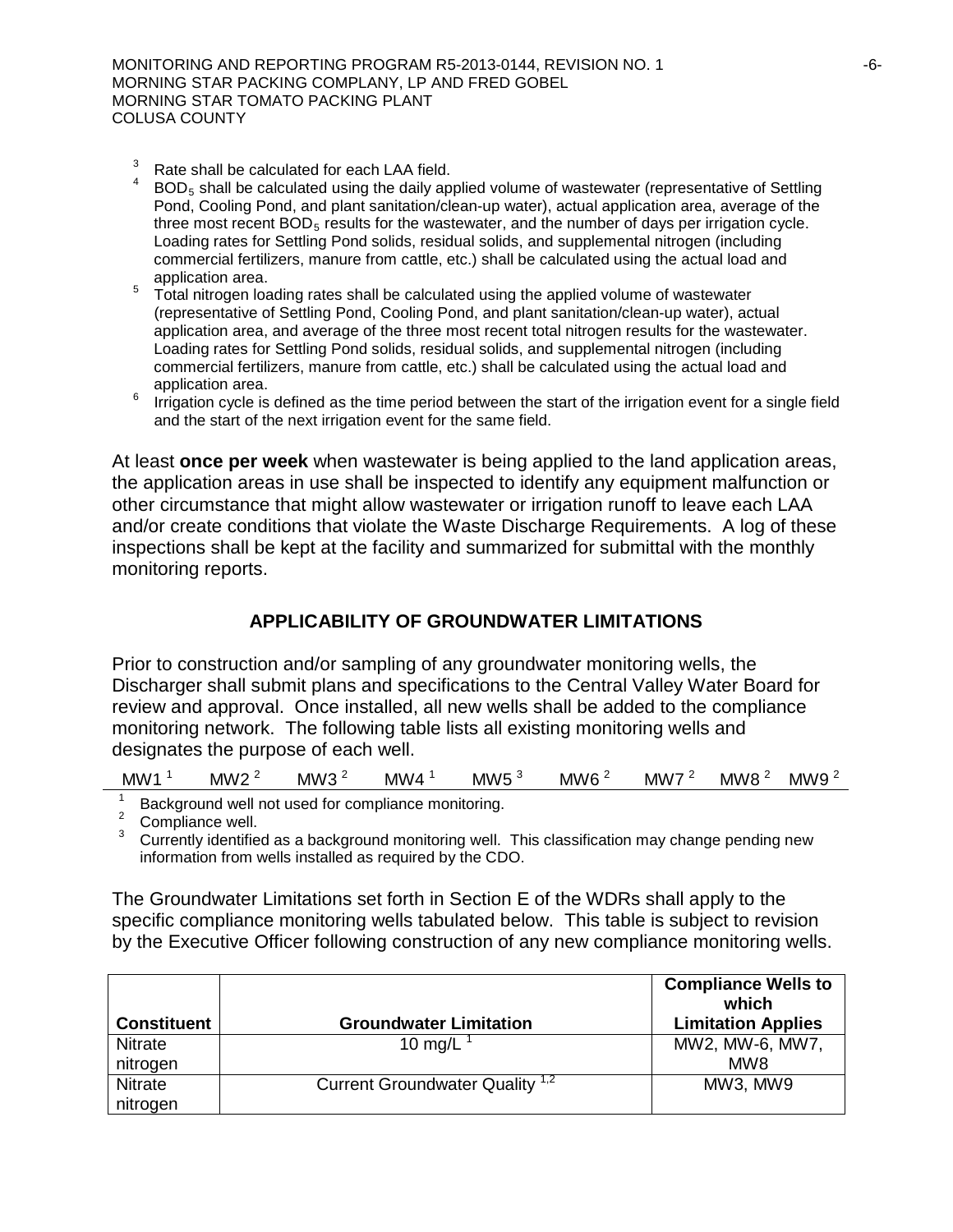|                    |                                                        | <b>Compliance Wells to</b><br>which |
|--------------------|--------------------------------------------------------|-------------------------------------|
| <b>Constituent</b> | <b>Groundwater Limitation</b>                          | <b>Limitation Applies</b>           |
| Manganese          | 0.05 mg/L $^{-1}$                                      | MW2, MW3, MW6,                      |
|                    |                                                        | MW9                                 |
| Manganese          | Current Groundwater Quality <sup>1,2</sup>             | MW7, MW8                            |
| <b>All Others</b>  | Concentrations that exceed either the                  | MW2, MW3, MW6,                      |
|                    | Primary or Secondary MCL.                              | MW7, MW8, MW9                       |
| All Others         | Contain taste or odor-producing constituents, toxic    | MW2, MW3, MW6,                      |
|                    | substances, or any other constituents in               | MW7, MW8, MW9                       |
|                    | concentrations that cause nuisance or adversely affect |                                     |
|                    | beneficial uses.                                       |                                     |

<sup>1</sup> Compliance with this requirement shall be determined on an intrawell basis for each of the specified wells using approved statistical methods.

<sup>2</sup> "Current groundwater quality" means the quality of groundwater in the well as evidenced by monitoring completed as of the date of WDRs.

## **GROUNDWATER MONITORING**

Prior to sampling, depth to groundwater measurements shall be measured in each monitoring well to the nearest 0.01 feet. Groundwater elevations shall then be calculated to determine groundwater gradient and flow direction. Analytical methods shall be selected to provide reporting limits below the Water Quality Limit for each constituent.

Purging and sampling methods must be approved in the Sampling and Analysis Plan required by Cease and Desist Order R5-2016-0007. Quarterly groundwater monitoring shall occur in the first (January – March), second (April – June), third (July - September), and fourth (October – December) quarter of each calendar year. At a minimum, the following data shall be collected from each current and future monitoring well during each monitoring event:

| <b>Constituent</b>                           | <b>Units</b> | Type of<br><b>Sample</b> | <b>Sampling</b><br><b>Frequency</b> | <b>Reporting</b><br><b>Frequency</b> |
|----------------------------------------------|--------------|--------------------------|-------------------------------------|--------------------------------------|
| Depth to groundwater                         | $0.01$ feet  | Measurement              | Quarterly                           | Semi-annual                          |
| Groundwater elevation <sup>1</sup>           | feet         | Calculated               | Quarterly                           | Semi-annual                          |
| Gradient magnitude                           | feet/feet    | Calculated               | Quarterly                           | Semi-annual                          |
| <b>Gradient direction</b>                    | degrees      | Calculated               | Quarterly                           | Semi-annual                          |
| pH <sup>4</sup>                              | pH units     | Grab                     | Quarterly                           | Semi-annual                          |
| Oxidation reduction potential <sup>3,4</sup> | millivolts   | Grab                     | Quarterly                           | Semi-annual                          |
| Dissolved oxygen <sup>3,4</sup>              | mg/L         | Grab                     | Quarterly                           | Semi-annual                          |
| <b>TDS</b>                                   | mg/L         | Grab                     | Quarterly                           | Semi-annual                          |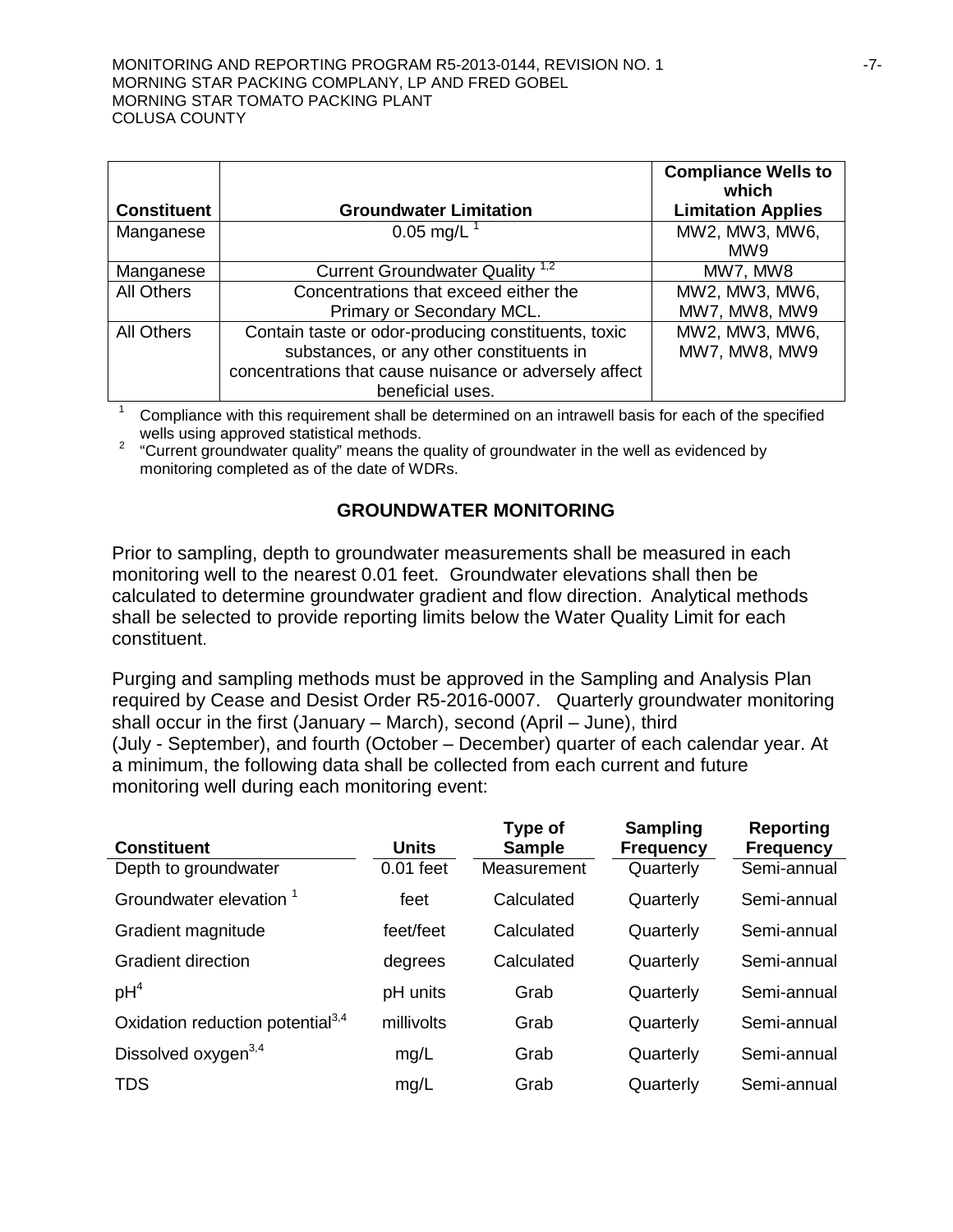#### MONITORING AND REPORTING PROGRAM R5-2013-0144, REVISION NO. 1  $-8$ -MORNING STAR PACKING COMPLANY, LP AND FRED GOBEL MORNING STAR TOMATO PACKING PLANT COLUSA COUNTY

| <b>Constituent</b>               | <b>Units</b> | Type of<br><b>Sample</b> | <b>Sampling</b><br><b>Frequency</b> | <b>Reporting</b><br><b>Frequency</b> |
|----------------------------------|--------------|--------------------------|-------------------------------------|--------------------------------------|
| <b>TKN</b>                       | mg/L         | Grab                     | Quarterly                           | Semi-annual                          |
| Nitrate nitrogen                 | mg/L         | Grab                     | Quarterly                           | Semi-annual                          |
| Ammonia <sup>3</sup>             | mg/L         | Grab                     | Quarterly                           | Semi-annual                          |
| Dissolved Iron <sup>2</sup>      | mg/L         | Grab                     | Quarterly                           | Semi-annual                          |
| Dissolved Manganese <sup>2</sup> | mg/L         | Grab                     | Quarterly                           | Semi-annual                          |

<sup>1</sup> Groundwater elevation shall be determined based on depth-to-water measurements using a surveyed measuring point elevation on the well and surveyed reference elevation.

<sup>2</sup> Samples for metals shall be field filtered with a 0.45-micron filter prior to sample preservation.<br><sup>3</sup> Only required for MW-1, MW-2, MW-3, MW-4, MW-5, MW-6, and any other Cooling Pond wells installed per the CDO.

May be measured in the field using hand-held instruments providing that the probe is properly calibrated probe and that calibration records are submitted with the monitoring reports.

#### **Groundwater Trigger Concentrations**

The following groundwater trigger concentrations are intended only to serve as a means of assessing whether the discharge might potentially cause a violation of one or more of the Groundwater Limitations of the WDRs at some later date.

| <b>Constituent</b>        | <b>Compliance Wells</b>                               | <b>Trigger Concentration, mg/L</b> |
|---------------------------|-------------------------------------------------------|------------------------------------|
| Total dissolved<br>solids | MW2, MW3, new MWs <sup>1</sup>                        | 700                                |
| Total dissolved<br>solids | MW6, MW7, MW8, MW9, new MWs <sup>1</sup>              | 1,200                              |
| Iron                      | MW2, MW3, MW6, MW7, MW8,<br>MW9, new MWs <sup>1</sup> | 0.2                                |

<sup>1</sup>A newly installed compliance groundwater monitoring well.

If the annual evaluation of groundwater quality performed pursuant to this MRP shows that the annual average of one or more of the trigger concentrations has been exceeded in any compliance well during the calendar year, the Discharger shall submit one or both of the following technical reports by **1 May of the following calendar year** (e.g., if one or more trigger concentrations are exceeded for calendar year 2020, the appropriate report is due by **1 May 2021**):

a. A technical evaluation of the reason[s] for the concentration increase[s] and a technical demonstration on a constituent-by-constituent that, although the concentration has increased more than expected in one or more compliance wells, continuing the discharge without additional treatment or control will not result in exceedance of the applicable groundwater limitation.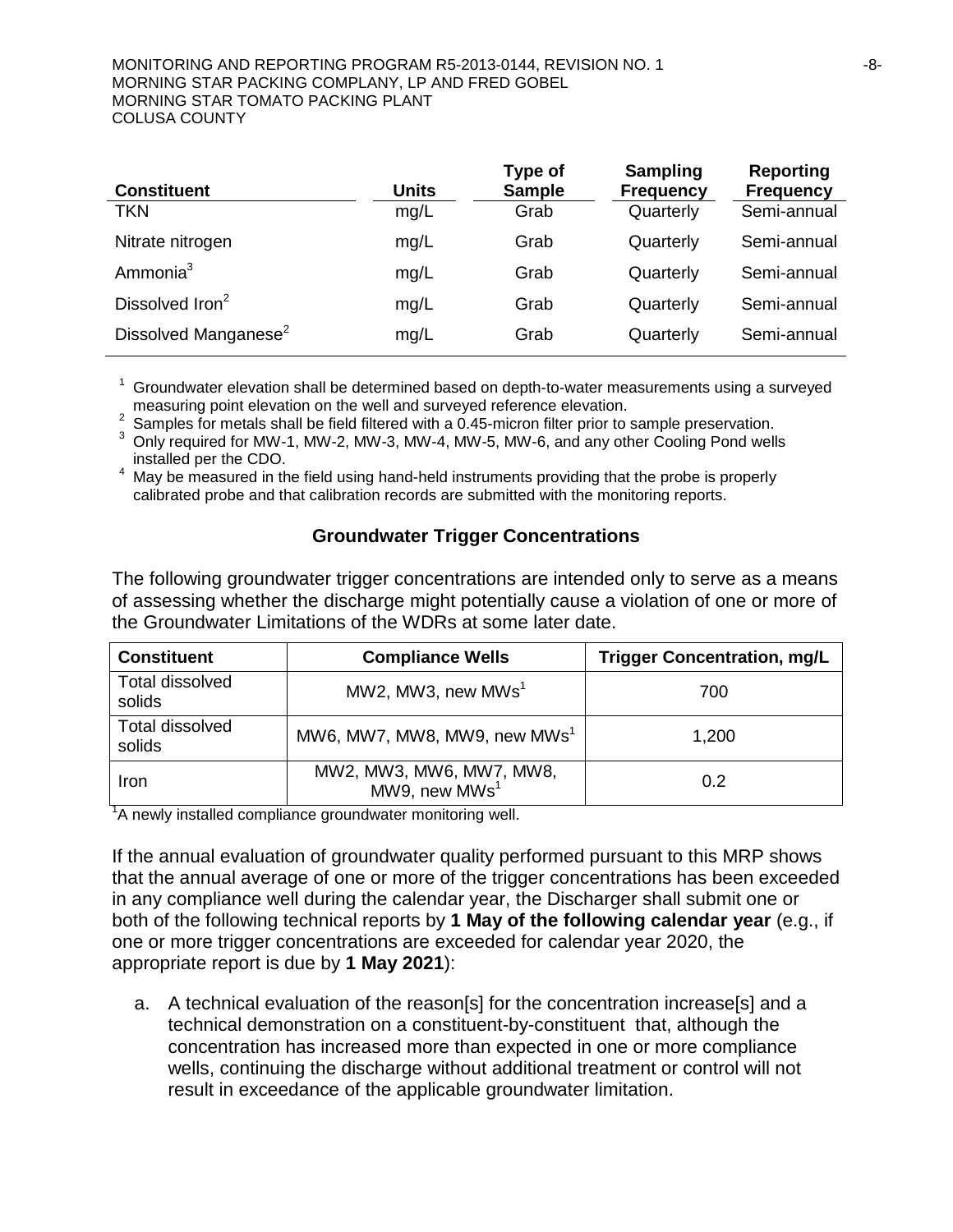b. An Action Plan that presents a systematic technical evaluation of each component of the facility's waste treatment and disposal system to determine whether additional treatment or control is feasible for each waste constituent that exceeds a trigger concentration. The plan shall evaluate each component of the wastewater treatment, storage, and disposal system (as applicable); describe available treatment and/or control technologies; provide preliminary capital and operation/maintenance cost estimates for each; designate the preferred option[s] for implementation; and specify a proposed implementation schedule. The schedule for full implementation shall not exceed one year, and the Discharger shall immediately implement the proposed improvements.

## **RESIDUAL SOLIDS MONITORING**

The Discharger shall monitor the residual solids generated and disposed of on a monthly basis. The following shall be monitored and reported:

- 1 Volume of Solids Generated. Solids may include pomace, seeds, stems, diatomaceous earth, screenings, pond solids, and sump solids, or other material.
- 2. Volume Disposed of Off-site. Describe the disposal method (e.g. animal feed, land application, off-site composting, landfill, etc.); the amount disposed (tons); and the name of the hauling company.
- 3. Volume Disposed of On-site. Describe the amount disposed (tons); location of on-site disposal (e.g. land application area field); method of application, spreading, and incorporation; application rate (tons/acre), and weekly grab sample analysis for total nitrogen.

Results of the residual solids monitoring shall be included in the monthly monitoring.

## **SILAGE MONITORING**

On a monthly basis, the Discharger shall inspect all areas involved in the mixing or storage of silage as described below.

- 1. **Operations area:** Perform monthly inspections of the working surfaces, berms, ditches, erosion best management practices, and any other operational surface. Identify the presence or absence of:
	- a. Cracking or subsidence in the working surfaces;
	- b. Ponding liquid over the working surfaces or within ditches;
	- c. Effectiveness of erosion control Best Management Practices (BMPs);
	- d. Maintenance activities associated with working surfaces, berms, ditches, and erosion control BMPs;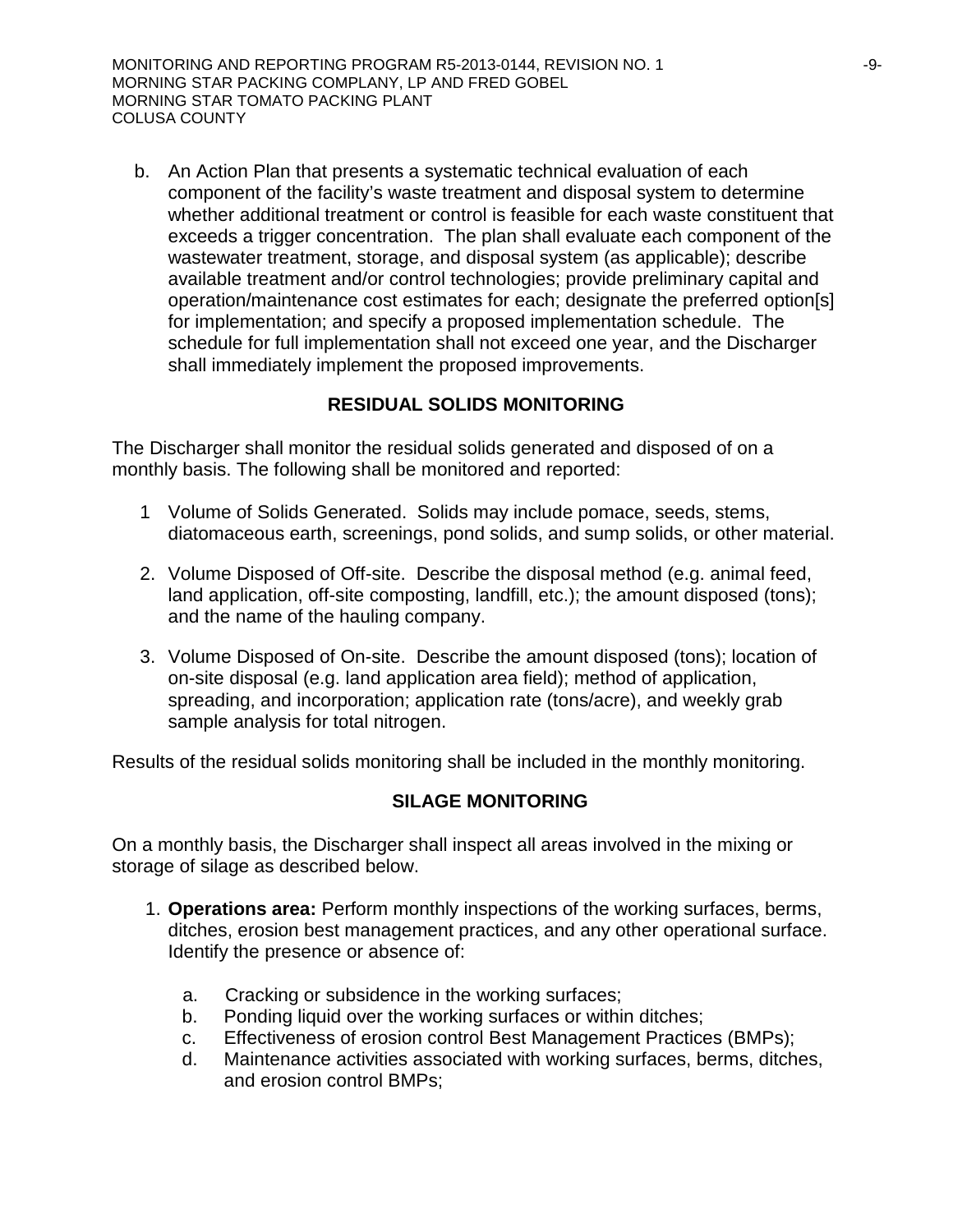- e. Evidence of any water or wastewater leaving or entering the facility, estimated size of affected area, and estimated flow rate. Affected areas shall be shown on a map; and
- f. Integrity of drainage system during the wet season.
- 2. **Wastewater Management System**: Perform monthly inspections of the wastewater management system to identify the presence or absence of:
	- a. The overall condition of the wastewater management system;
	- b. The available capacity within the storage systems and the current volume of wastewater;
	- c. Presence of odors from the wastewater management system. Include characterization, source, and distance observable; and
	- d. Volume of wastewater discharged and location of discharge.

Results of the monthly field inspections of the operations area and the wastewater management system shall be included in the monthly monitoring reports. Photographs of observed and corrected deficiencies shall be included in the reports.

## **Silage Wastewater Monitoring**

The Discharger shall monitor the wastewater associated with the silage operations on a monthly basis. At a minimum, the following data shall be collected.

| <b>Constituent</b>     | <b>Units</b> | Type of<br><b>Sample</b> | <b>Sample</b><br><b>Frequency</b> | <b>Reporting</b><br><b>Frequency</b> |
|------------------------|--------------|--------------------------|-----------------------------------|--------------------------------------|
| pH                     | pH Units     | Grab                     | Monthly                           | Monthly                              |
| Dissolved oxygen       | mg/L         | Grab                     | Monthly                           | Monthly                              |
| $BOD5$ <sup>1</sup>    | mg/L         | Grab                     | Monthly                           | Monthly                              |
| Total nitrogen         | mg/L         | Grab                     | Monthly                           | Monthly                              |
| Total dissolved solids | mg/L         | Grab                     | Monthly                           | Monthly                              |
| Fixed dissolved solids | mg/L         | Grab                     | Monthly                           | Monthly                              |

 $1$ <sub>5</sub>-day, 20 degrees Celsius biochemical oxygen demand.

## **ODOR MONITORING**

Between 1 June and 1 October of each year, the Discharger shall conduct real-time odor monitoring in accordance with the *Odor Identification and Mitigation Plan* required by Cease and Desist Order R5-2016-0007 and approved by Board staff. The results of the odor monitoring shall be submitted with the monthly monitoring reports. The reports shall include odor plume maps and a discussion of odors attributable to the processing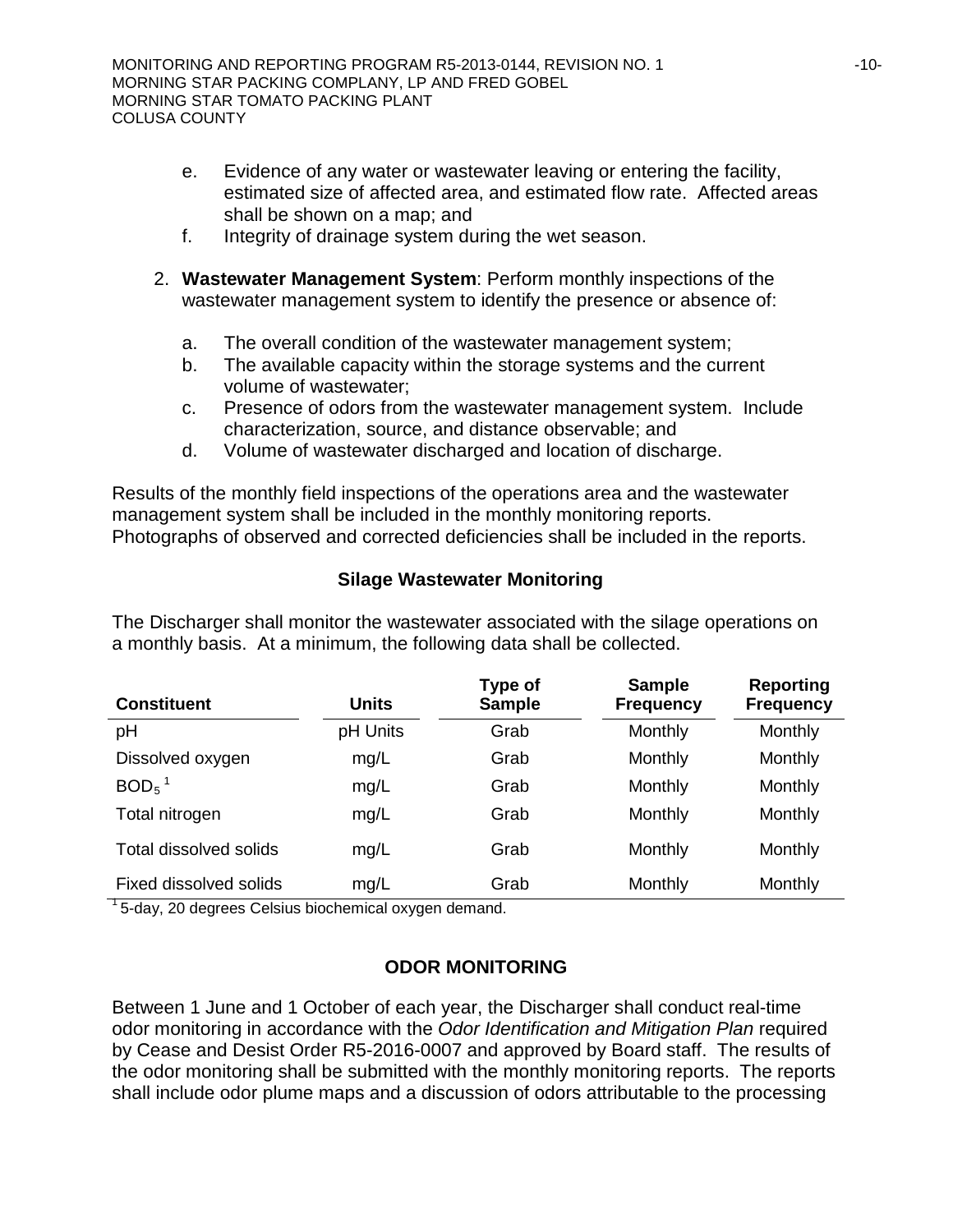facility and land application areas. If odors are present, then the report shall also describe the physical improvements that Morning Star took in response to reduce/prevent the odors. If sodium chlorite (ADOX 750) was used to control odors, then the report shall include a discussion of why Morning Star was not able to implement a non-chemical solution to prevent odors.

| <b>Constituent</b> | Units                    | Type of<br><b>Sample</b> | <b>Sample</b><br><b>Frequency</b> | Reporting<br><b>Frequency</b> |
|--------------------|--------------------------|--------------------------|-----------------------------------|-------------------------------|
| Odors              | Odor units (e-<br>noses) | Sensor                   | Continuous                        | Monthly                       |

# **SODIUM CHLORITE (ADOX 750) MONITORING**

The Discharger shall document the use of sodium chlorite (ADOX 750) at the facility during each month. At a minimum, the Discharger shall report: date applied, specific location applied to, volume applied, reason for application, and why a non-chemical solution to mitigate odor was not implemented. When used, effluent samples (from the same pond or ditch to which the chemical was applied) must be collected within 30 minutes of the initial application of the chemical. The samples shall be analyzed for TDS and FDS. Use of ADOX must be included in the calculations to determine compliance with the FDS loading limit.

# **TOMATO SOLIDS IN DITCHES**

Whenever there is wastewater present in the Settling Pond, the Discharger shall conduct daily inspections of all irrigation ditches and shall record whether or not tomato solids are present. If solids are present, the Discharger shall immediately remove the solids and dispose of them appropriately. The results of all inspections and removal activities shall be submitted with the monthly monitoring reports. The reports shall document when and where the tomato solids were disposed of.

## **REPORTING**

In reporting monitoring data, the Discharger shall arrange the data in tabular form so that the date, sample type (e.g., effluent, pond, etc.), and reported analytical result for each sample are readily discernible. The data shall be summarized in such a manner to clearly illustrate compliance with waste discharge requirements and spatial or temporal trends, as applicable. The results of any monitoring done more frequently than required at the locations specified in the Monitoring and Reporting Program shall be reported to the Central Valley Water Board.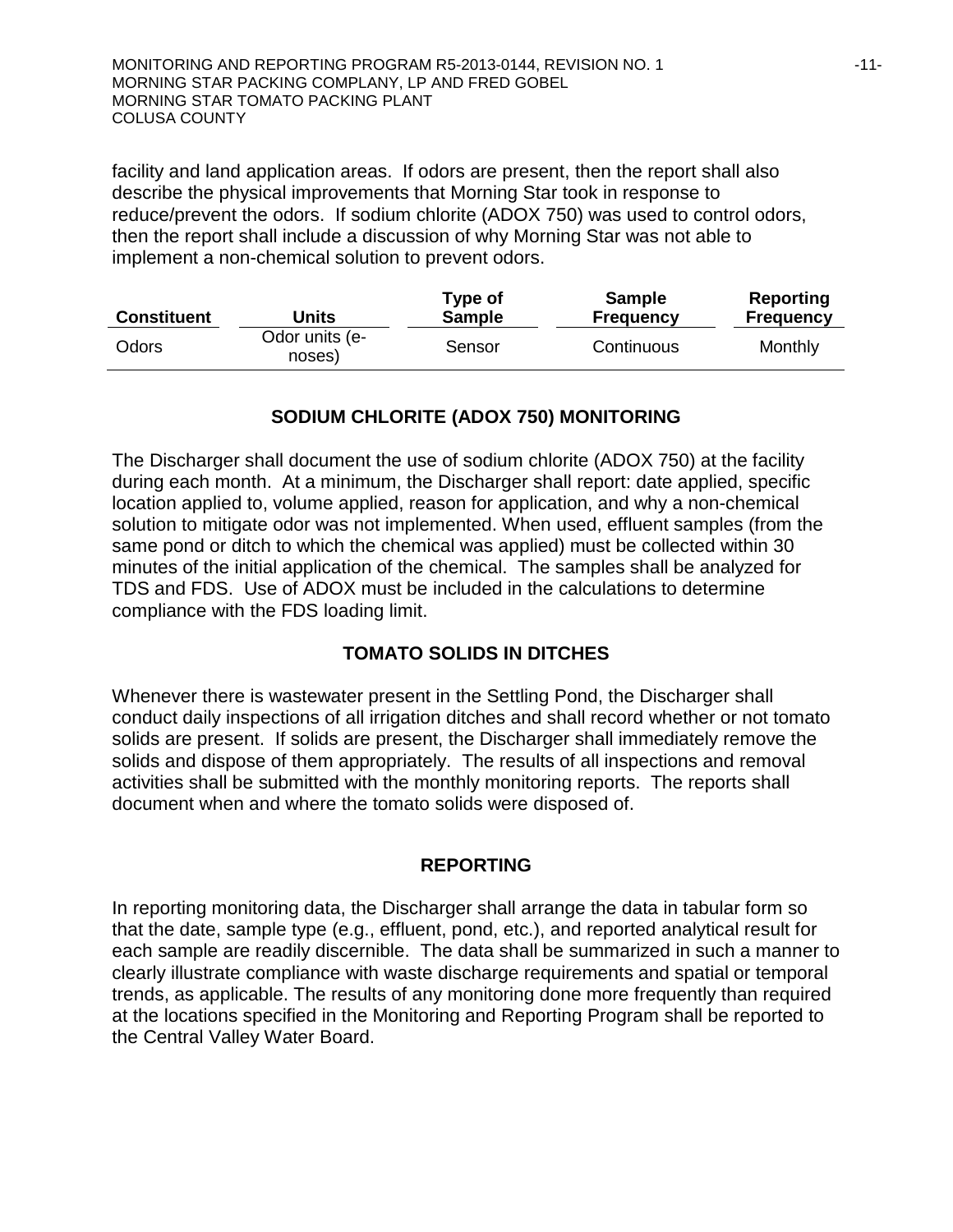As required by the California Business and Professions Code sections 6735, 7835, and 7835.1, all Groundwater Monitoring Reports shall be prepared under the direct supervision of a Registered Professional Engineer or Geologist and signed by the registered professional.

# **A. Monthly Monitoring Reports**

Daily, weekly, and monthly monitoring data shall be reported in the monthly monitoring reports. Monthly reports shall be submitted to the Central Valley Water Board on the **1st day of the second month following sampling** (i.e. the January Report is due by 1 March). At a minimum, the reports shall include:

- 1. Tabulated monitoring data and/or additional information as required by the Cooling Pond, Settling Pond, Storm Water pond, and Wastewater sections of the MRP. For the Wastewater results, include tabulated correlations between Brix and BOD, and between COD and BOD.
- 2. For the Flow Monitoring section: submit tabulated daily flow measurements from each wastewater source and supplemental irrigation water to each LAA field. Include the cumulative annual wastewater (Station 1 and Station 2) flow discharged to the LAAs to date, the average daily flow for the month, and comparison to the average daily flow limit.
- 3. Results of the Land Application Area Monitoring, including:
	- a. Tabulated land application area monitoring data for each LAA field, including; calculation of the hydraulic loading, irrigation cycle average BOD loading, and total nitrogen loading to date from all sources. The average of the three most recent monitoring results shall be used to determine irrigation cycle average BOD and total nitrogen loading. Loading rates for Settling Pond solids, residuals solids, cattle manure and commercial fertilizers shall be calculated separately using actual load analytical results and application areas.
	- b. An Excel spreadsheet that shows the BOD loading calculations for each irrigation cycle and field. This spreadsheet shall be cumulative for the year, and at a minimum, shall include the following columns: field irrigated, dates of irrigation, BOD concentration (based on three most recent results), estimated flow, BOD loading (lb/day), irrigation acreage, irrigation cycle in days, resting time between cycles, and BOD loading rate (lb/ac/day). The spreadsheet shall also include text documenting that the BOD loading rates were calculated as specified by Effluent Limitation C.2.b of the WDRs. All BOD results shall be used in the BOD loading calculations, even if samples are collected more frequently than once per week. If the drying time for any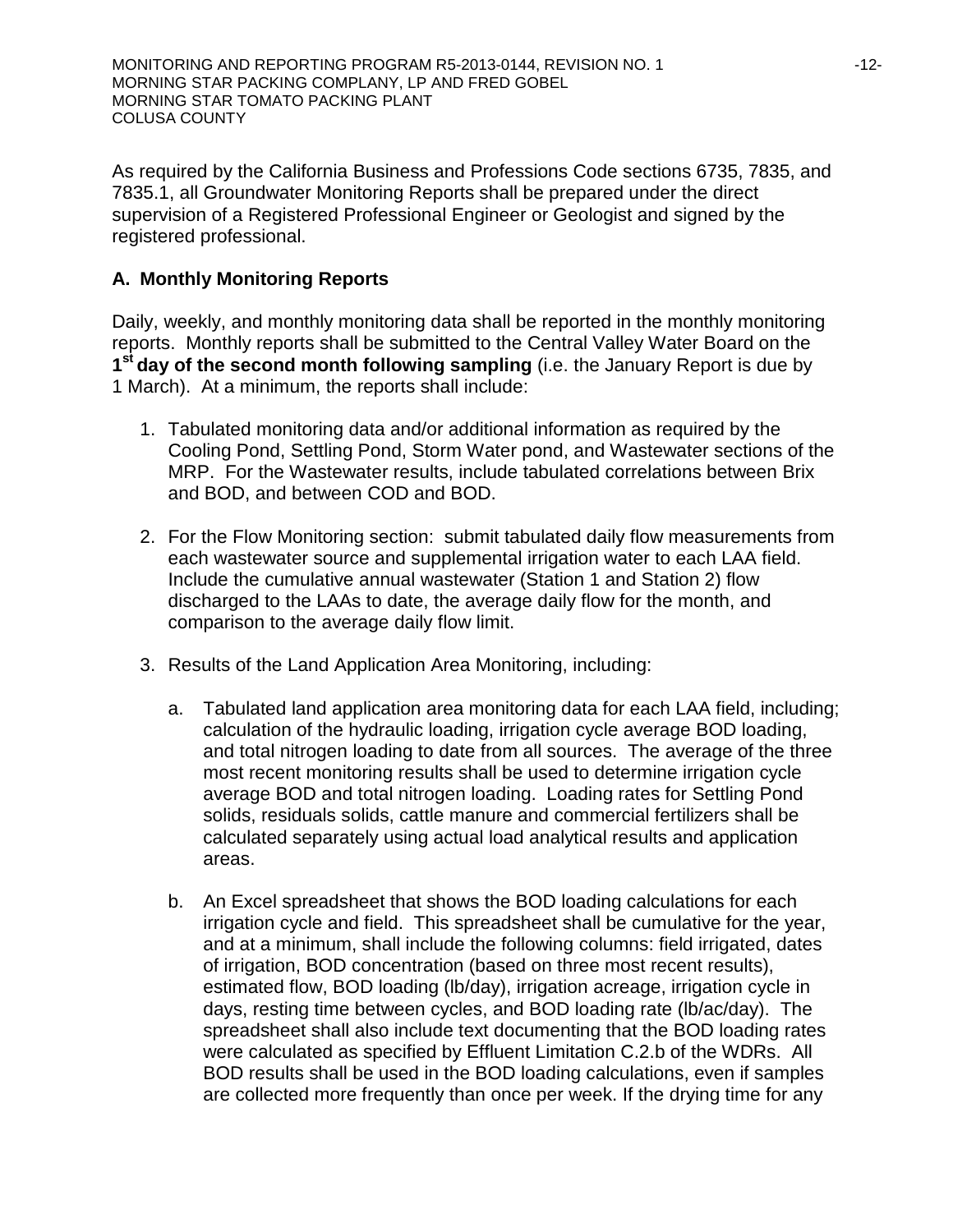irrigation cycle is less than 6 days, then the transmittal cover letter of the applicable monthly monitoring report shall explain why there was a shorter drying time.

- c. Documentation, including daily field logs, describing how the flow to each field was determined.
- d. A summary of the daily pre-application inspection reports for the month.
- 4. A current site plan depicting the irrigation checks within each LAA field that will be used during the calendar year, including all water conveyance ditches and internal berms that divide each LAA (where applicable).
- 5. Tabulated cropping information for each LAA field that includes at least:
	- a. The crop that will be grown in each field;
	- b. Planned and actual planting dates;
	- c. Planned and actual harvest dates;
	- d. Planned and actual cattle grazing schedule, location of cattle grazing, including the number of head on each field.
	- e. Typical maximum expected and actual yield at harvest in applicable crop units per acre;
	- f. Crop total nitrogen demand; and
	- g. Crop average evapotranspiration rate in inches.
- 6. For the Residual Solids Monitoring: all information described in the Reporting section, including the monthly mass of residual solids generated and applied to each LAA field and/or disposed of off-site
- 7. For the Silage Monitoring: All information described in the Reporting section, including: (a) results of the monthly inspections of the working surfaces, berms, ditches, erosion best management practices, and other operational surfaces, (b) results of the monthly inspections of wastewater management system, and (c) tabulated results of the silage wastewater samples.
- 8. For the Odor Monitoring: Odor Monitoring shall be conducted from 1 June to 1 October each year, and results submitted with the monitoring reports submitted from 1 August through 1 December (or sooner if requested by staff due to complaints). The reports shall include odor plume maps along with a discussion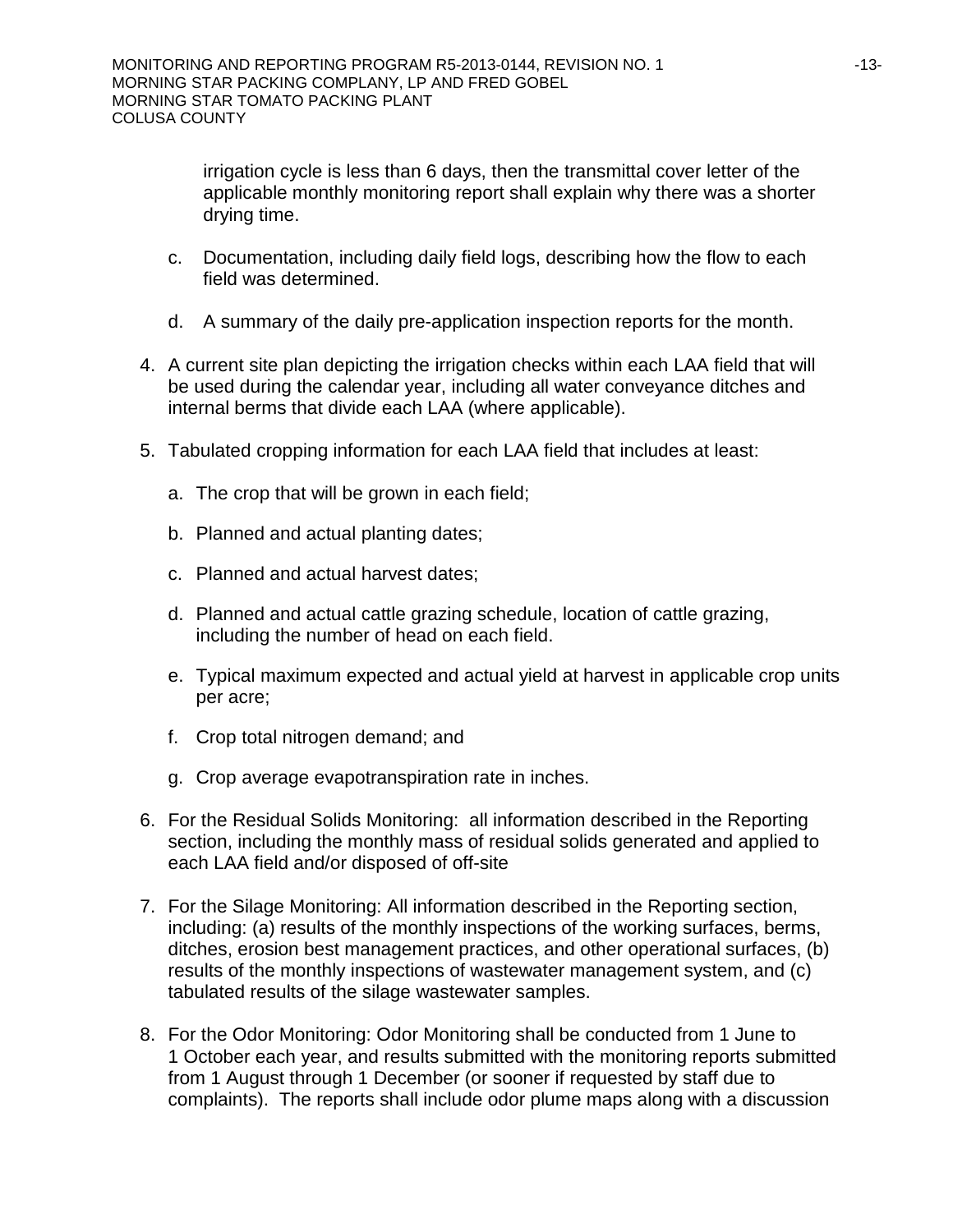of odors attributable to the processing facility and land application areas. If odors are present, then the report shall also describe physical improvements that were taken to reduce/prevent the odors. If ADOX 750 was used to control odors, then the report shall have a discussion of why the Discharger was not able to implement a non-chemical solution to prevent odors.

- 9. For the Sodium Chlorite Monitoring: If sodium chlorite (ADOX 750) was used during the monitoring period, each report shall include the following information: date applied, specific location applied to, volume applied, reason for application, and why a non-chemical solution to mitigate odor was not implemented. The report shall also contain the results of the samples that were collected, and a description of the location for the samples and why this was an appropriate location.
- 10. For the Tomato Solids in Ditches Monitoring: Results of daily inspections of the irrigation ditches, including the presence or absence of any tomato solids in the ditches, and a description of activities associated with removal and disposal of the tomato solids, if applicable.
- 11. Calculation of the flow-weighted average FDS concentration to date (representative of the Settling Pond, Cooling Pond, and plant sanitation/clean-up water) as monitored at Station 3. Calculations shall be made as required by Effluent Limitation C.1.a of the WDRs. Each monitoring report shall include an Excel spreadsheet showing how the flow-weighted FDS concentration was calculated, and how the ADOX salt load was included in the calculations.
- 12. A comparison of monitoring data to the flow limitations, effluent limitations; mass loading limitations (for each LAA field), and discharge specifications, and an explanation of any violation of those requirements.
- 13. Copies of laboratory analytical report(s).
- 14. Copies of current calibration logs for all field test instruments.

## **B. Semi-Annual Monitoring Reports**

The Discharger shall establish a sampling schedule for groundwater monitoring such that samples are obtained during the first, second, third, and fourth quarter of each calendar year and obtained approximately every three months. Semi-Annual Groundwater Monitoring Reports which include the quarterly sampling results shall be submitted to the Central Valley Water Board by the **1st day of the second month after the semi-annual period** (i.e., the January-July semi-annual report is due by 1 September each year). The monitoring report shall include the following: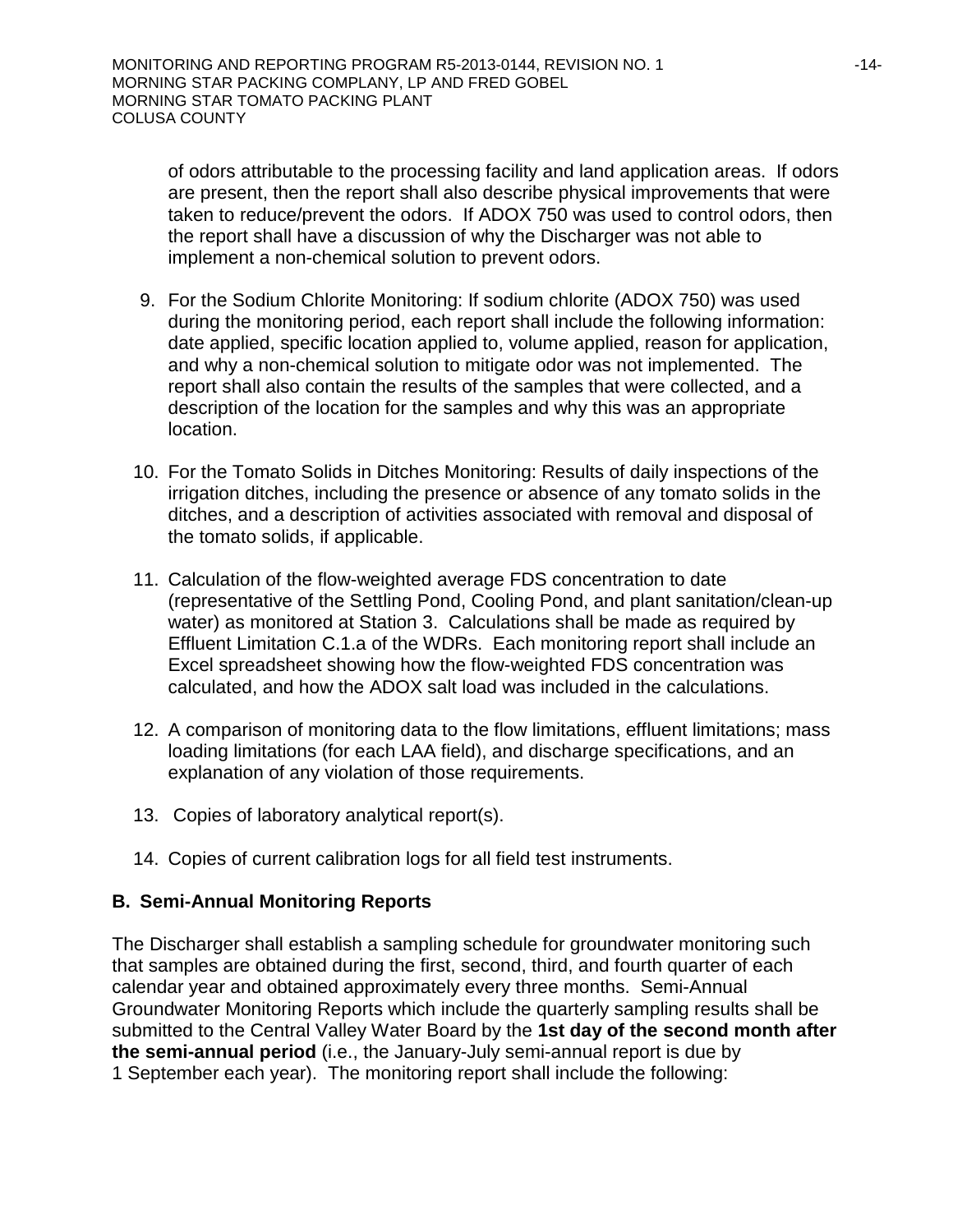- 1. Results of the quarterly monitoring of the groundwater in tabular format. The analytical result tables shall include the laboratory PQL for each analyte for each sampling event. A result of "0.0" is not acceptable and shall instead be replaced with "ND <" and the PQL. Any "J" flagged values shall be reported. Results shall be reported exactly as presented on laboratory reports; values shall not be rounded.
- 2. A narrative description of all preparatory, monitoring, sampling, and analytical testing activities for the groundwater monitoring. The narrative shall be sufficiently detailed to verify compliance with the WDR, this MRP, and the Standard Provisions and Reporting Requirements. The narrative shall be supported by field logs for each well documenting depth to groundwater; parameters measured before, during, and after purging; method of purging; calculation of casing volume; and total volume of water purged;
- 3. Calculation of groundwater elevations, determination of groundwater flow direction and gradient on the date of measurement, comparison of previous flow direction and gradient data, and discussion of seasonal trends if any;
- 4. Summary data tables of historical and current groundwater elevations;
- 5. A scaled map showing relevant structures and features of the facility, land application areas, locations of monitoring wells and any other sampling stations, and groundwater elevation contours referenced to mean sea level datum; and
- 6. Copies of laboratory analytical report(s) for groundwater monitoring.

## **C. Annual Monitoring Report**

An Annual Report shall be submitted to the Central Valley Water Board by **1 February** each year and shall include the following:

- 1. A description of the following work conducted after the end of the processing season:
	- a. Irrigation/tailwater ditch draining procedures prior to the release of storm water runoff from the LAAs;
	- b. Inches of total precipitation between dates of last discharge and first off-site release of storm water runoff from the LAAs; and
	- c. Draining and cleaning of the Settling Pond, including the date, disposal method and location of off-site and/or on-site disposal.
- 2. Total annual flow measurements from each wastewater source and supplemental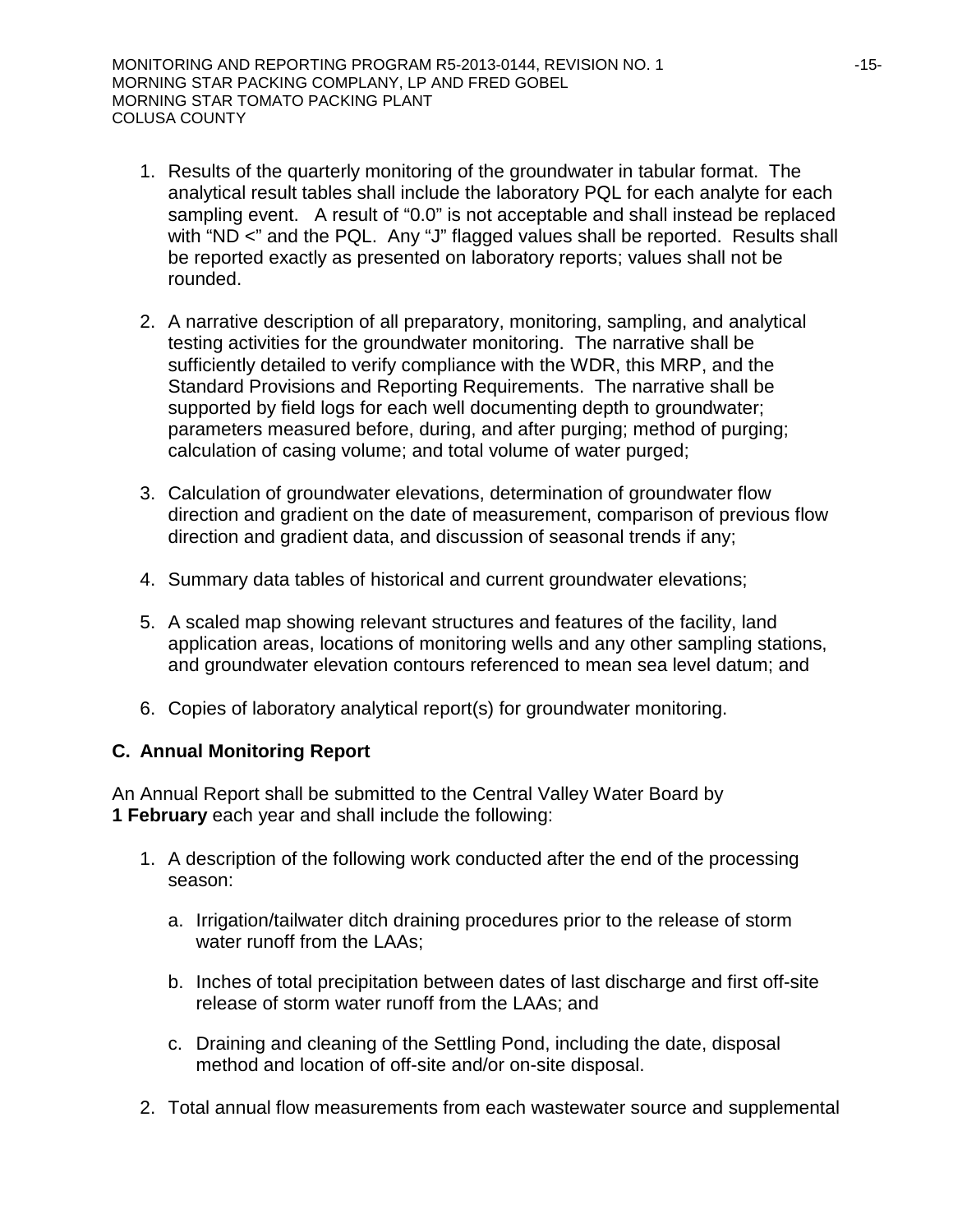irrigation water to the LAAs for the calendar year and comparison to the annual maximum flow limit.

- 3. Flow-weighted annual average FDS concentration from the Settling Pond, Cooling Pond, and plant sanitation/clean-up water for the calendar year with supporting data and calculations and comparison to the effluent limit. Each monitoring report shall include an Excel spreadsheet showing how the flow weighted FDS concentration was calculated, and how the ADOX salt load was included in the calculations. Calculations shall be made as required by Effluent Limitation C.1.a of the WDRs.
- 4. Total hydraulic loading rate and total nitrogen loading rate applied to each LAA field for the calendar year with supporting data and calculations and comparison to crop evapotranspiration rate and nitrogen demand.
- 5. A nitrogen mass balance (from all sources) for the calendar year with supporting data and calculations. Include description of the types of crops planted and dates of planting and harvest for each crop. For each LAA field used for pasture, include description of the number of grazing cattle, start and finish dates of grazing operations, agricultural practices of the pasture land including types of crops planted, and total nitrogen applied and comparison to the loading limits of the WDRs. If the mass balance indicates that nitrogen has been applied in excess of the agronomic rate, include a discussion of any corrective action performed during the year and a detailed plan and schedule for additional corrective actions that will be implemented to ensure future compliance with the land application area specifications of the WDRs.
- 6. Concentration vs. time graphs for each monitored constituent using all historic groundwater monitoring data. Each graph shall show the background groundwater concentration range, the trigger concentration specified above (where applicable), and the Groundwater Limitation as horizontal lines at the applicable concentration.
- 7. An evaluation of the groundwater quality beneath the site and determination of whether any trigger concentrations were exceeded in any compliance well at any time during the calendar year. This shall be determined by comparing the annual average concentration for each well during the calendar year to the corresponding trigger concentration specified above. If any groundwater trigger concentrations were exceeded, include acknowledgment that the technical report described in the Groundwater Trigger Concentrations section of this MRP will be submitted in accordance with the specified schedule.
- 8. An evaluation of the groundwater quality beneath the site and determination of Compliance with Groundwater Limitation E.1 of the WDRs based on statistical